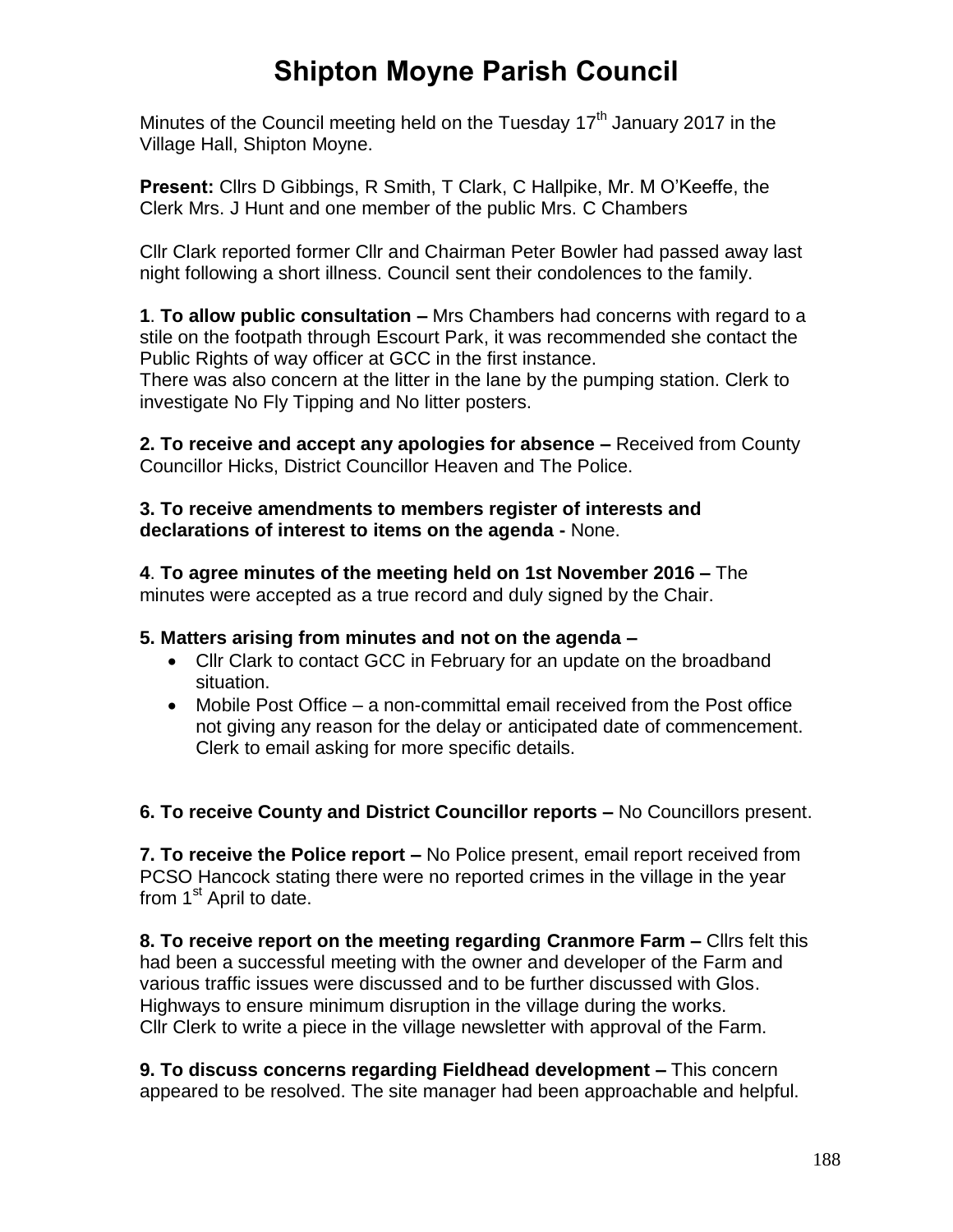# **Shipton Moyne Parish Council**

#### **10.To discuss planning applications**

| 16/04831/FUL | Full Application for Erection of single storey rear extension<br>at Whitethorn Cottages Shipton Moyne<br><b>No objection</b>                                                              |
|--------------|-------------------------------------------------------------------------------------------------------------------------------------------------------------------------------------------|
| 16/05090/FUL | Full Application for Removal of three metre length of stone<br>boundary wall to facilitate new vehicular access at The<br><b>Rectory Church Lane Shipton Moyne</b><br><b>No objection</b> |

#### **11. To note applications received between meetings –**

| 16/04526/LBC | Listed Building Consent for Variation of condition 3 to         |
|--------------|-----------------------------------------------------------------|
|              | change lead roof to either a terne steel or zinc on application |
|              | reference number 16/01544/LBC - Erection of single storey       |
|              | rear extension at 2 Woodlands Cottages Easton Grey Road         |
|              | <b>Westonbirt Tetbury Gloucestershire</b>                       |
|              | <b>No objections</b>                                            |

#### **12. To agree payments to be made and note bank reconciliation –**

| Mrs J Hunt (Salary Oct/Dec) | <b>BACS</b> | 229.98 |  |  |
|-----------------------------|-------------|--------|--|--|
| <b>HMRC</b>                 |             | 48.00  |  |  |

All payments agreed and bank reconciliation noted.

**13. To agree Precept request for 2017/2018 -.** It was unanimously agreed to increase the precept by £250 per annum to £5250.

## **14. To agree Independent Auditor of 2016/2017 –** Agreed to appoint I Selkirk

#### **15. To consider and action correspondence received to date**

- NALC appointment of auditor
- Police and crime commissioner engagement event
- CDC to consult on Local Plan Focused changes  $16<sup>th</sup>$  January to  $27<sup>th</sup>$ February

All correspondence was noted.

## **13. To receive Councillors reports** –

**Cllr O'Keffee** had been approached by a resident concerned at the speed of traffic through the village. Agreed Clerk to ask TTC to borrow speed gun. **Cllr Smith** still has concerns at the height of the new gate posts at the Rectory. **Cllr Gibbings** requested council try to get more detail from the Post Office re the mobile Post Office.

**Cllr Clark** had received a report on flooding events in the village compiled by Dr P Tierney. Passed to the Clerk.

# **14. To note date and time of next meeting – 18th April 2017 at 7.30pm**

There being no further business the meeting closed at 8.50pm